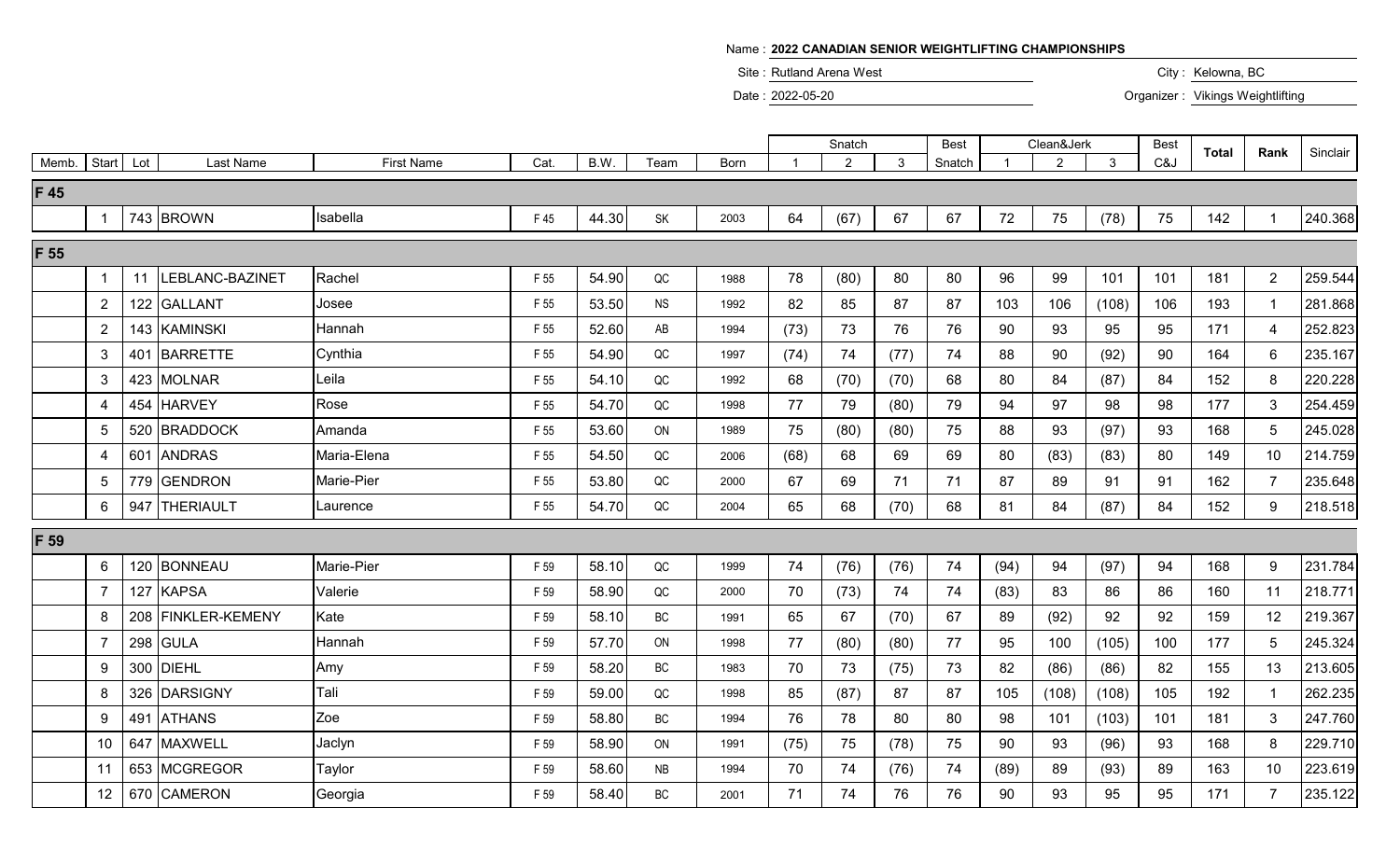|      | 10              |         | 675 BESPALOVA   | Polina        | F 59 | 57.20 | AB        | 2000 | 80   | 82   | 84    | 84  | 93    | 95    | (97)  | 95  | 179 | 4              | 249.546 |
|------|-----------------|---------|-----------------|---------------|------|-------|-----------|------|------|------|-------|-----|-------|-------|-------|-----|-----|----------------|---------|
|      | 13              |         | 771 SHEPARD     | Kayla         | F 59 | 58.00 | BC        | 1998 | 77   | (79) | 81    | 81  | 100   | 103   | (107) | 103 | 184 | 2 <sup>1</sup> | 254.148 |
|      | 14              |         | 857 SIMONEAU    | Charlotte     | F 59 | 58.90 | QC        | 2005 | 78   | (81) | (82)  | 78  | 97    | (102) | (102) | 97  | 175 | 6              | 239.281 |
| F 64 |                 |         |                 |               |      |       |           |      |      |      |       |     |       |       |       |     |     |                |         |
|      | 1               |         | 169 YANGUI      | Nadia         | F 64 | 63.80 | AB        | 1992 | 84   | (87) | 87    | 87  | 107   | (110) | (110) | 107 | 194 | $\overline{2}$ | 252.330 |
|      | $2^{\circ}$     | 242 YIP |                 | Francise      | F 64 | 63.60 | ON        | 1994 | 73   | 76   | 79    | 79  | 93    | 96    | 100   | 100 | 179 | 5              | 233.258 |
|      | 3               |         | 270 KUCHUK      | Amy           | F 64 | 63.10 | AB        | 1995 | 67   | 70   | (73)  | 70  | 87    | (91)  | (91)  | 87  | 157 | 8              | 205.566 |
|      | 4               |         | 336 CHARRON     | Maude         | F 64 | 62.10 | QC        | 1993 | 98   | 101  | (104) | 101 | 121   | 125   | (128) | 125 | 226 |                | 298.813 |
|      | 5               |         | 344 THOMPSON    | Abra          | F 64 | 63.00 | <b>SK</b> | 1989 | 70   | 73   | 75    | 75  | 91    | 94    | (96)  | 94  | 169 | 6              | 221.491 |
|      | 6               |         | 623 SIEMENS     | Rachel        | F 64 | 63.50 | BC        | 1989 | (82) | 82   | 84    | 84  | 102   | 104   | 107   | 107 | 191 | 3 <sup>1</sup> | 249.131 |
|      |                 |         | 748 EWEN-HOLDOM | Terilyn       | F 64 | 63.90 | BC        | 2001 | (71) | (72) | 72    | 72  | (90)  | 90    | (93)  | 90  | 162 | $7^{\circ}$    | 210.511 |
|      | 8               |         | 890 GOWANLOCK   | Stephanie     | F 64 | 63.70 | ON        | 1984 | 78   | 80   | 83    | 83  | 100   | 104   | (107) | 104 | 187 | 4              | 243.454 |
| F 71 |                 |         |                 |               |      |       |           |      |      |      |       |     |       |       |       |     |     |                |         |
|      |                 | 204 LEE |                 | Kathryn       | F 71 | 69.90 | BC        | 2003 | 71   | (74) | 74    | 74  | 90    | 93    | (96)  | 93  | 167 | 12             | 206.250 |
|      |                 |         | 209 WALL        | Thea          | F 71 | 69.50 | <b>NS</b> | 1995 | 86   | 89   | (92)  | 89  | 101   | 106   | (110) | 106 | 195 | $2^{\circ}$    | 241.576 |
|      |                 |         | 294 HARDING     | Kennedy       | F 71 | 68.50 | ON        | 1995 | (75) | 75   | 81    | 81  | 101   | 105   | (107) | 105 | 186 | 5              | 232.253 |
|      | $\overline{2}$  |         | 309 KOHLMAN     | Shandler      | F 71 | 70.00 | AB        | 1995 | (85) | 85   | (88)  | 85  | (104) | 104   | (107) | 104 | 189 | 3 <sup>1</sup> | 233.242 |
|      | 3               |         | 433 PRIVE       | Sabrina       | F 71 | 69.40 | QC        | 1995 | 71   | (76) | 76    | 76  | 91    | (95)  | (95)  | 91  | 167 | 13             | 207.049 |
|      | $\overline{2}$  |         | 502 RICHARD     | Melodie       | F 71 | 67.30 | QC        | 1993 | 74   | (76) | 76    | 76  | (95)  | 95    | (100) | 95  | 171 | 10             | 215.631 |
|      | 3               |         | 655 POULIOT     | Ann-Frederick | F 71 | 69.90 | $\sf QC$  | 1997 | 72   | 75   | (78)  | 75  | 92    | (96)  | (96)  | 92  | 167 | 11             | 206.250 |
|      | 4               |         | 727 BHABRA      | Amreesa       | F 71 | 70.00 | BC        | 2001 | (78) | 78   | 82    | 82  | (95)  | (95)  | (95)  |     |     |                |         |
|      | 5               |         | 735 ROUX        | Magalie       | F 71 | 70.20 | QC        | 1999 | 73   | (77) | 77    | 77  | 93    | 97    | 100   | 100 | 177 | 8              | 218.101 |
|      | 6               | 760 KO  |                 | Sharon        | F 71 | 69.20 | BC        | 1984 | 72   | 74   | 77    | 77  | 92    | 94    | (96)  | 94  | 171 | 9              | 212.340 |
|      | $\overline{2}$  |         | 897 BEDWARD     | Shania        | F 71 | 70.50 | ON        | 1996 | 90   | (94) | (95)  | 90  | 112   | 116   | 120   | 120 | 210 |                | 258.178 |
|      | 4               | 913 LIN |                 | Melissa       | F 71 | 67.80 | BC        | 2002 | (83) | 84   | (88)  | 84  | 98    | 101   | 103   | 103 | 187 | 4              | 234.833 |
|      | $5\overline{)}$ |         | 935 JOHNSON     | Samuella Jo   | F 71 | 70.20 | ON        | 1995 | 80   | 83   | 85    | 85  | 100   | (103) | (103) | 100 | 185 | 6              | 227.958 |
|      | 6               |         | 940 SANTAVY     | Alana         | F 71 | 69.40 | ON        | 2003 | (82) | 82   | 85    | 85  | 98    | (102) | (103) | 98  | 183 | $\overline{7}$ | 226.886 |
|      | $\overline{7}$  |         | 971 WHITING     | Amanda        | F 71 | 69.90 | BC        | 1984 | 70   | (73) | 73    | 73  | 93    | (96)  | (96)  | 93  | 166 | 14             | 205.015 |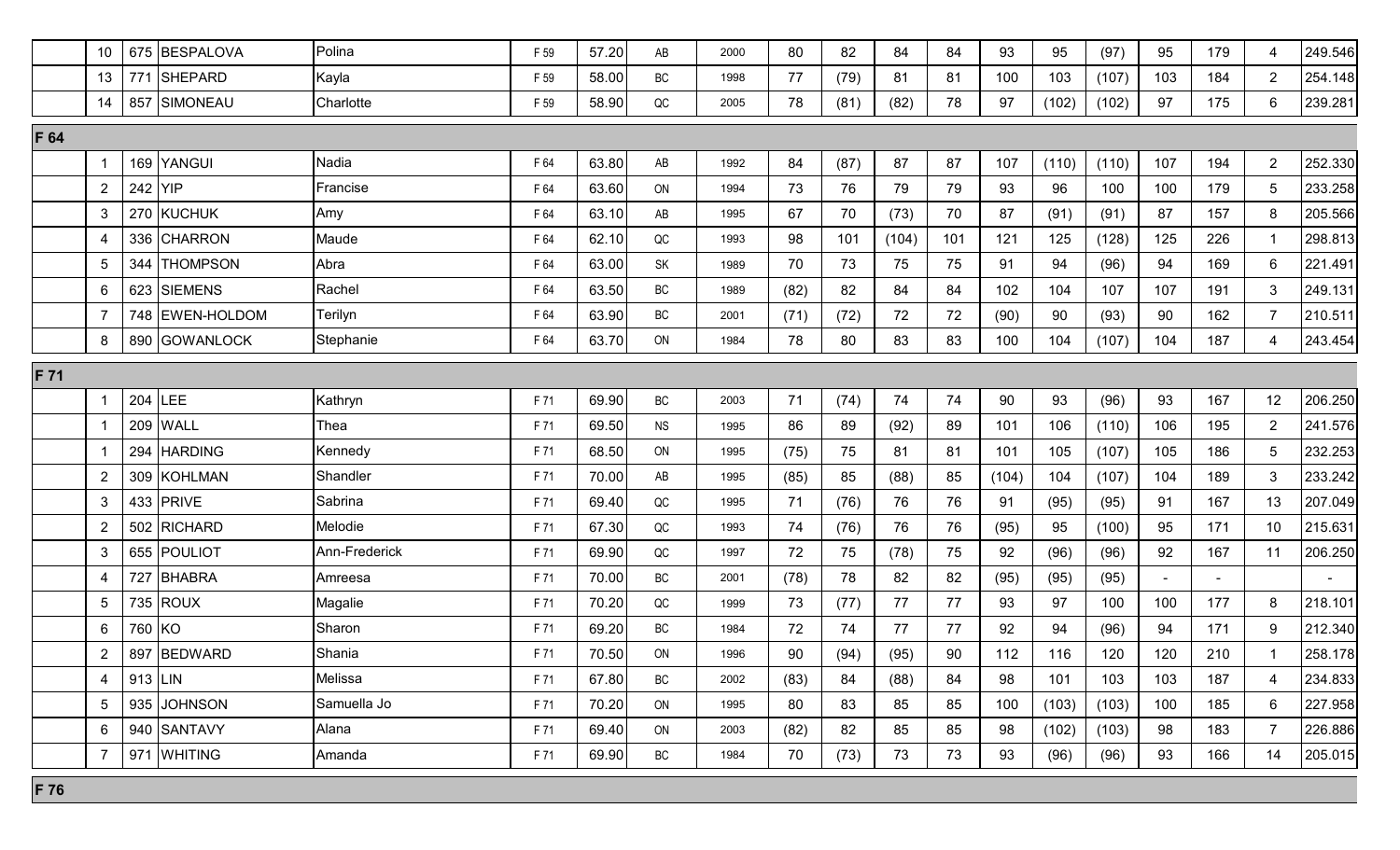|        | 8               | 221    | <b>KUSCHMIERCZ</b> | Laura     | F 76   | 71.80  | AB        | 1992 | 71    | 75    | (78)  | 75  | 94    | 97    | (101) | 97  | 172 | 5              | 209.445 |
|--------|-----------------|--------|--------------------|-----------|--------|--------|-----------|------|-------|-------|-------|-----|-------|-------|-------|-----|-----|----------------|---------|
|        | $\overline{7}$  |        | 323 THOMPSON       | Amanda    | F 76   | 74.30  | <b>NS</b> | 1989 | 75    | 78    | 80    | 80  | 100   | (103) | (103) | 100 | 180 | 4              | 215.422 |
|        | 8               | 453    | <b>GOH</b>         | Cassandra | F 76   | 72.60  | BC        | 1995 | 82    | (85)  | (87)  | 82  | 98    | 102   | (105) | 102 | 184 | $2^{\circ}$    | 222.785 |
|        | 3               | 844    | MCMONAGLE          | Gina      | F 76   | 72.00  | AB        | 2000 | 84    | 87    | (90)  | 87  | 105   | 109   | 111   | 111 | 198 | $\mathbf{1}$   | 240.759 |
|        | 9               |        | 907 BILLEN         | Jeenat    | F 76   | 75.70  | BC        | 2001 | 80    | 83    | (85)  | 83  | 97    | (101) | (102) | 97  | 180 | 3 <sup>1</sup> | 213.468 |
| F 81   |                 |        |                    |           |        |        |           |      |       |       |       |     |       |       |       |     |     |                |         |
|        | $\overline{4}$  |        | 343 DUMAS          | Rosalie   | F 81   | 79.90  | $\sf QC$  | 1992 | 95    | 99    | (101) | 99  | (118) | (118) | 118   | 118 | 217 | 3              | 250.988 |
|        | 9               |        | 510 COL            | Christine | F 81   | 80.50  | BC        | 1990 | 80    | (83)  | (85)  | 80  | 95    | (98)  | (100) | 95  | 175 | 6              | 201.741 |
|        | 10              |        | 522 RYAN           | Julia     | F 81   | 80.70  | ON        | 1990 | 80    | 84    | (87)  | 84  | (99)  | 100   | (103) | 100 | 184 | 5 <sup>5</sup> | 211.885 |
|        | 5 <sup>5</sup>  |        | 549 LAYLOR         | Maya      | F 81   | 78.00  | ON        | 1995 | 100   | 105   | (107) | 105 | 125   | 132   | (134) | 132 | 237 |                | 277.127 |
|        | 6               |        | 683 NGARLEM        | Kristel   | F 81   | 80.90  | QC        | 1995 | 98    | (101) | (102) | 98  | 126   | 131   | 133   | 133 | 231 | $2^{\circ}$    | 265.720 |
|        | $\overline{7}$  |        | 783 MESSIER        | Andreanne | F 81   | 80.70  | $\sf QC$  | 1999 | 93    | 96    | (100) | 96  | 115   | 120   | (122) | 120 | 216 | 4              | 248.735 |
|        | 10 <sup>°</sup> |        | 826 PHAN           | Sandy     | F 81   | 78.70  | ВC        | 1998 | 71    | 75    | (78)  | 75  | (94)  | 95    | 100   | 100 | 175 | $7^{\circ}$    | 203.794 |
| F > 87 |                 |        |                    |           |        |        |           |      |       |       |       |     |       |       |       |     |     |                |         |
|        | 8               |        | 357 MICHAUD        | Anais     | F > 87 | 117.70 | QC        | 2001 | 84    | 87    | 89    | 89  | 104   | 107   | (110) | 107 | 196 | 3 <sup>1</sup> | 200.797 |
|        | 9               |        | 550 WILLING        | Tasha     | F > 87 | 92.40  | BC        | 1998 | 85    | 88    | 90    | 90  | 104   | (108) | (109) | 104 | 194 | 4              | 211.848 |
|        | 10              |        | 599 LOVE           | Etta      | F > 87 | 107.50 | AB        | 2007 | (94)  | 94    | (97)  | 94  | 111   | 116   | 122   | 122 | 216 | $\overline{2}$ | 225.585 |
|        | 11              |        | 693 BILLEN         | Angel     | F > 87 | 97.20  | BC        | 2007 | 80    | 83    | 85    | 85  | 108   | (111) | (111) | 108 | 193 | 5              | 207.275 |
|        | 11              |        | 979 FRIESEN        | Emma      | F > 87 | 113.90 | QC        | 2002 | 95    | 98    | 102   | 102 | 115   | 120   | 123   | 123 | 225 |                | 231.968 |
| M 55   |                 |        |                    |           |        |        |           |      |       |       |       |     |       |       |       |     |     |                |         |
|        |                 |        | 390 LANOUE         | Antonin   | M 55   | 55.00  | QC        | 2005 | 76    | 80    | 83    | 83  | 100   | 105   | (109) | 105 | 188 |                | 291.819 |
| M 61   |                 |        |                    |           |        |        |           |      |       |       |       |     |       |       |       |     |     |                |         |
|        | 2 <sup>1</sup>  |        | 613 SIMARD         | Youri     | M 61   | 60.10  | QC        | 2001 | 102   | 105   | 107   | 107 | 132   | 135   | 137   | 137 | 244 |                | 355.038 |
| M 67   |                 |        |                    |           |        |        |           |      |       |       |       |     |       |       |       |     |     |                |         |
|        | $\mathbf{3}$    | 296 XU |                    | Cheng     | M 67   | 66.90  | ON        | 1990 | 95    | 98    | 101   | 101 | 125   | 129   | 131   | 131 | 232 | 3 <sup>1</sup> | 314.354 |
|        | $\overline{4}$  |        | 532 TAYLOR         | Levi      | M 67   | 65.80  | BC        | 2004 | 97    | 101   | 103   | 103 | 116   | 122   | 126   | 126 | 229 | 5              | 313.575 |
|        | $5\phantom{.0}$ |        | $572$ CRUZ         | Jet       | M 67   | 66.60  | ON        | 1994 | 98    | 100   | (102) | 100 | 125   | (130) | (130) | 125 | 225 | 6              | 305.735 |
|        | 6               |        | 750 CAOUETTE       | Maxime    | M 67   | 66.80  | $\sf QC$  | 1998 | (105) | 105   | (110) | 105 | 127   | (132) | (133) | 127 | 232 | $\overline{2}$ | 314.650 |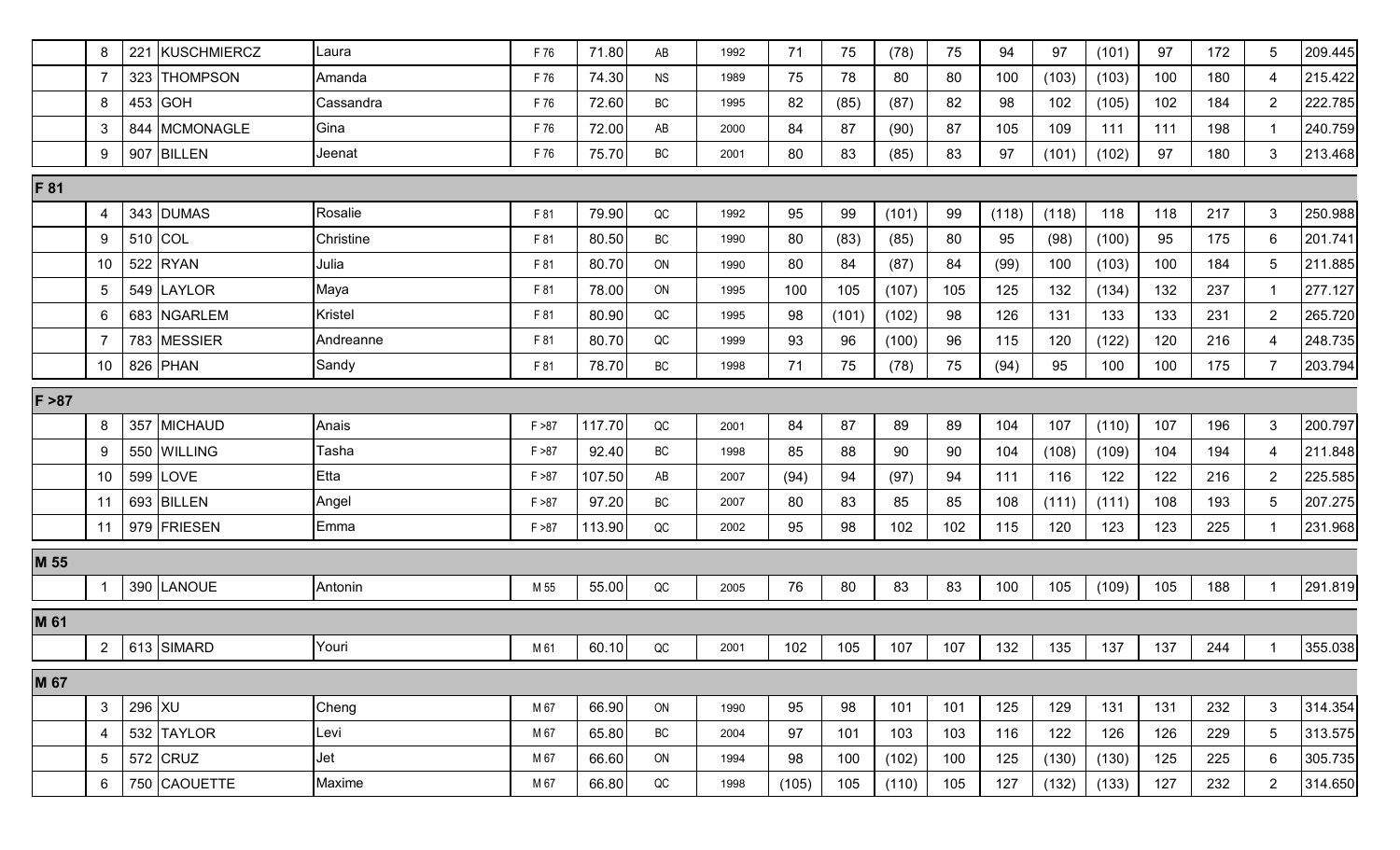|      | $\overline{7}$  |     | 939 JOLICOEUR          | Etienne       | M 67 | 66.50 | QC        | 2006 | 96    | 100   | (103) | 100 | 127   | 131   | 133   | 133    | 233    | $\mathbf{1}$    | 316.907          |
|------|-----------------|-----|------------------------|---------------|------|-------|-----------|------|-------|-------|-------|-----|-------|-------|-------|--------|--------|-----------------|------------------|
|      | 8               |     | 974 ROSE               | Jean-Frederic | M 67 | 66.20 | QC        | 1999 | 97    | 102   | 104   | 104 | 122   | 127   | (130) | 127    | 231    | $\overline{4}$  | 315.091          |
| M 73 |                 |     |                        |               |      |       |           |      |       |       |       |     |       |       |       |        |        |                 |                  |
|      | 1               |     | 341 LEE                | Jiwon         | M 73 | 72.00 | ON        | 1994 | 106   | (110) | (111) | 106 | 130   | (135) | (135) | 130    | 236    | 12              | 305.851          |
|      | $\overline{2}$  |     | 365 LIAO               | Yi Hsuan Andy | M 73 | 72.50 | <b>BC</b> | 1993 | 110   | 114   | (120) | 114 | 139   | 143   | (147) | 143    | 257    | 6               | 331.733          |
|      | 3               |     | 382 FREVE-GUERIN       | Edouard       | M 73 | 71.90 | QC        | 1996 | (125) | 125   | 129   | 129 | (156) | 156   | (158) | 156    | 285    | 2 <sup>7</sup>  | 369.653          |
|      | $\overline{4}$  | 451 | <b>IBANEZ-GUERRERO</b> | <b>Brayan</b> | M 73 | 73.00 | QC        | 2006 | 126   | 130   | 134   | 134 | 146   | 150   | (154) | 150    | 284    | 3 <sup>1</sup>  | 365.138          |
|      | $5\overline{)}$ |     | 466 SALAGOVIC          | Stanley       | M 73 | 72.00 | AB        | 1994 | 104   | 107   | 110   | 110 | 134   | 137   | (140) | 137    | 247    | 10              | 320.106          |
|      | 6               |     | 616 CHIANG             | Michael       | M 73 | 70.90 | BC        | 1983 | 110   | (115) | (115) | 110 | 140   | (145) | (146) | 140    | 250    | 9               | 326.935          |
|      | $\overline{7}$  |     | 695 NAVARRO            | Deion         | M 73 | 72.50 | AB        | 1993 | 97    | 101   | 105   | 105 | 135   | (139) | (140) | 135    | 240    | 11              | 309.789          |
|      | 8               |     | 798 WHITEMAN           | James         | M 73 | 71.80 | <b>NS</b> | 1994 | 118   | (121) | (121) | 118 | (148) | (148) | 148   | 148    | 266    | $\overline{4}$  | 345.289          |
|      | 9               |     | 845 TAYLOR             | Kody          | M 73 | 72.70 | ON        | 1991 | (110) | 110   | 115   | 115 | 133   | 138   | (143) | 138    | 253    | 8               | 326.051          |
|      | 10              | 891 | <b>DARSIGNY</b>        | Matt          | M 73 | 70.90 | $\sf QC$  | 2001 | 125   | (128) | 128   | 128 | 154   | (158) | 158   | 158    | 286    | $\mathbf{1}$    | 374.014          |
|      | 11              |     | 892 CHUI               | Jonathan      | M 73 | 72.90 | AB        | 1998 | 105   | (111) | 112   | 112 | 135   | 142   | (147) | 142    | 254    | $\overline{7}$  | 326.824          |
|      | 12 <sub>2</sub> | 934 | <b>SEDIQI</b>          | Elias         | M 73 | 72.70 | BC        | 1998 | 115   | 119   | (121) | 119 | 141   | (146) | (147) | 141    | 260    | 5               | 335.072          |
| M 81 |                 |     |                        |               |      |       |           |      |       |       |       |     |       |       |       |        |        |                 |                  |
|      | $\mathbf{1}$    | 274 | <b>SCOTTO</b>          | Alexandre     | M 81 | 79.60 | QC        | 1996 | 111   | (114) | (114) | 111 | (145) | 145   | (150) | 145    | 256    | 12              | 313.981          |
|      |                 | 327 | SITU                   | Tony          | M 81 | 79.90 | <b>BC</b> | 1998 | 111   | 115   | (119) | 115 | 141   | (146) | (148) | 141    | 256    | 10              | 313.373          |
|      | $\overline{2}$  | 362 | <b>HUOT</b>            | Maxime        | M 81 | 80.90 | QC        | 1986 | 110   | 114   | 118   | 118 | 142   | (147) | 147   | 147    | 265    | $6\overline{6}$ | 322.340          |
|      |                 |     | 394 GUERTIN            | Samuel        | M 81 | 80.70 | QC        | 2000 | (137) | 137   | (142) | 137 | (170) | 170   | 173   | 173    | 310    | 2 <sup>1</sup>  | 377.550          |
|      | 3               |     | 399 STEEVES            | Cody          | M 81 | 80.10 | NB        | 1995 | 110   | 114   | 117   | 117 | 137   | 142   | (145) | 142    | 259    | 9               | 316.639          |
|      | 4               | 482 | <b>VOWLES</b>          | Devin         | M 81 | 80.30 | BC        | 1998 | (111) | 111   | (116) | 111 | 143   | 149   | (151) | 149    | 260    | 8               | 317.457          |
|      | $\overline{2}$  | 528 | <b>BROWN</b>           | McKay         | M 81 | 79.80 | SK        | 2000 | 117   | (121) | 121   | 121 | 141   | (144) | (146) | 141    | 262    | $\overline{7}$  | 320.925          |
|      | $\overline{2}$  |     | 691 BILODEAU           | Guillaume     | M 81 | 81.00 | QC        | 1994 | 121   | 125   | 130   | 130 | 157   | (162) | 162   | 162    | 292    | 3               | 354.960          |
|      | 3               |     | 789 WU                 | Pat           | M 81 | 80.70 | BC        | 1996 | 115   | 119   | (121) | 119 | (137) | (137) | 137   | 137    | 256    | 11              | 311.783          |
|      | 3               |     | 790 PATAULT            | Quentin       | M 81 | 79.90 | $\sf QC$  | 1992 | 119   | (123) | 124   | 124 | 157   | 161   | (163) | 161    | 285    | $\overline{4}$  | 348.873          |
|      | 4               |     | 805 QUACH              | Eric          | M 81 | 80.50 | ON        | 1993 | 112   | 115   | 119   | 119 | 144   | 148   | (152) | 148    | 267    | 5               | 325.590          |
|      | 5 <sup>5</sup>  |     | 825 GERCHIKOV          | Maxim         | M 81 | 79.50 | AB        | 1988 | (105) | (106) | 106   | 106 | (145) | (145) | (145) | $\sim$ | $\sim$ |                 | $\sim$ 100 $\mu$ |
|      | $\overline{4}$  |     | 967 VACHON             | Nicolas       | M 81 | 80.80 | QC        | 1996 | (140) | 140   | (145) | 140 | (172) | 172   | 174   | 174    | 314    | $\mathbf 1$     | 382.181          |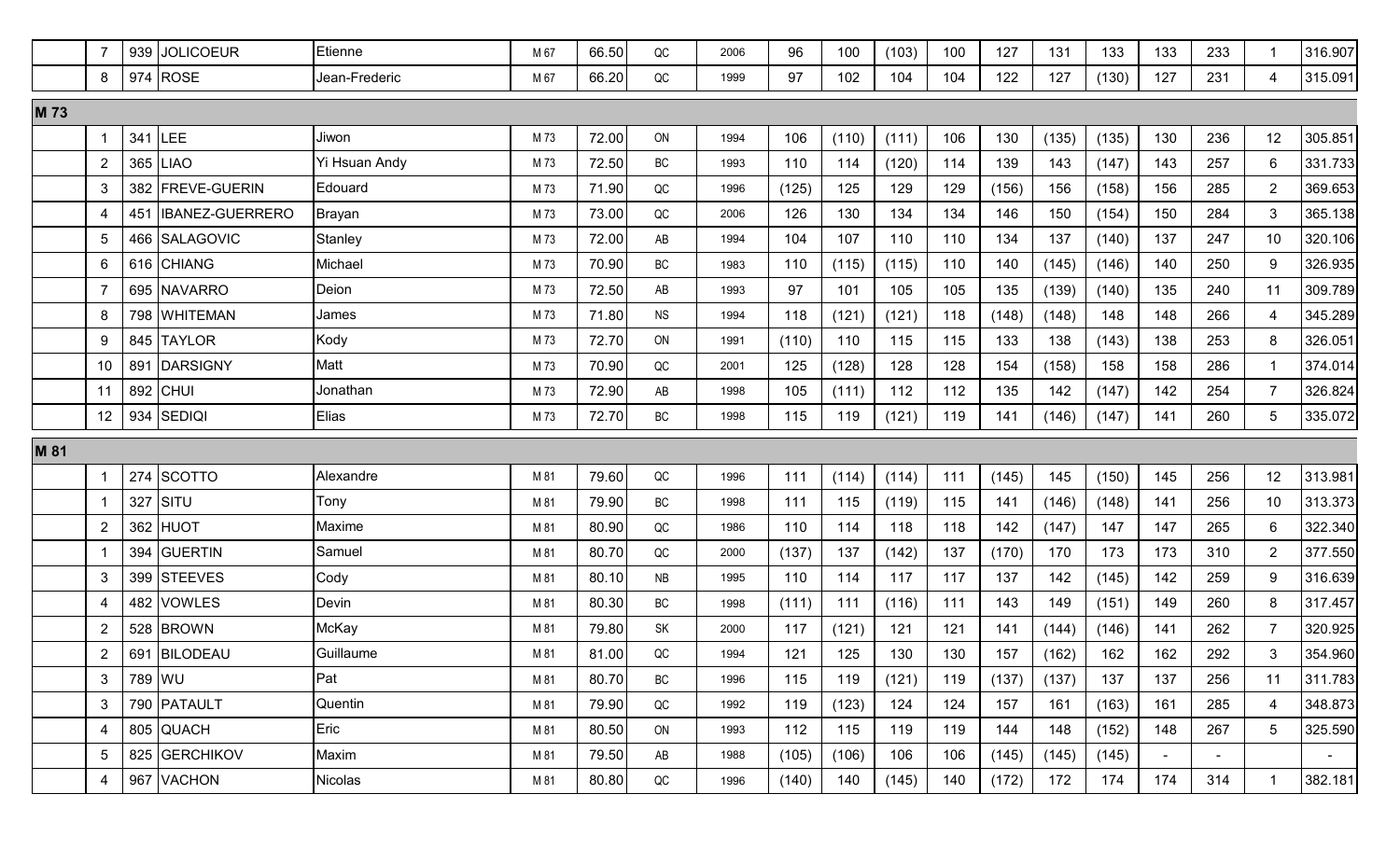| M 89  |                 |     |                 |                 |       |        |           |      |       |       |       |        |        |        |                          |                |                |                |                     |
|-------|-----------------|-----|-----------------|-----------------|-------|--------|-----------|------|-------|-------|-------|--------|--------|--------|--------------------------|----------------|----------------|----------------|---------------------|
|       | $5\phantom{.0}$ |     | 110 DION        | Lenny           | M 89  | 87.30  | QC        | 1990 | (127) | 127   | 131   | 131    | 155    | (159)  | (159)                    | 155            | 286            | 6              | 335.375             |
|       | 6               |     | 124 WENTZELL    | Jordan          | M 89  | 88.20  | <b>NS</b> | 1995 | (126) | (126) |       |        | $\sim$ |        | $\overline{\phantom{a}}$ |                |                |                |                     |
|       | $6\phantom{.}6$ |     | 162 MACKAY      | <b>Bryan</b>    | M 89  | 88.60  | <b>NS</b> | 1998 | 115   | (118) | (118) | 115    | 136    | (138)  | (138)                    | 136            | 251            | 14             | 292.375             |
|       | $5\phantom{.0}$ |     | 167 BOISCLAIR   | Jerome          | M 89  | 85.30  | QC        | 1991 | 118   | 122   | (125) | 122    | 147    | 152    | $\sim$                   | 152            | 274            | 8              | 324.774             |
|       | 6               |     | 187 GRAVEL      | Charles         | M 89  | 87.50  | QC        | 1999 | 120   | (125) | 125   | 125    | 157    | 162    | (167)                    | 162            | 287            | 5              | 336.197             |
|       | $\overline{7}$  |     | 188 DINH        | Anthony         | M 89  | 87.90  | BC        | 1995 | 110   | (114) | 114   | 114    | 145    | 150    | (155)                    | 150            | 264            | 11             | 308.616             |
|       | 8               |     | <b>220 LUCK</b> | Mitchell        | M 89  | 88.80  | ВC        | 1996 | 110   | (114) | (116) | 110    | 143    | 147    | (151)                    | 147            | 257            | 13             | 299.064             |
|       |                 |     | 259 DAGENAIS    | Gabriel         | M 89  | 88.80  | QC        | 1997 | (140) | 140   | (147) | 140    | (180)  | 180    | (186)                    | 180            | 320            | $\overline{2}$ | 372.375             |
|       | $\overline{7}$  |     | 287 FERGUSON    | Alexander       | M 89  | 86.90  | ВC        | 1991 | (115) | 116   | (120) | 116    | (146)  | 147    | (151)                    | 147            | 263            | 12             | 309.053             |
|       | 8               |     | 332 PRIDHAM     | Tyler           | M 89  | 88.20  | ВC        | 1987 | 113   | (118) | 118   | 118    | 142    | 147    | (151)                    | 147            | 265            | 9              | 309.310             |
|       | 9               |     | 337 ROSS        | Tyler           | M 89  | 86.90  | ON        | 1997 | 115   | (118) | 119   | 119    | (145)  | (145)  | (146)                    | $\sim$         | $\blacksquare$ |                | $\omega_{\rm{max}}$ |
|       | 10              |     | 386 MUNRO       | Nicolas         | M 89  | 88.90  | ON        | 1998 | 110   | 115   | 119   | 119    | 149    | 156    | 162                      | 162            | 281            | $\overline{7}$ | 326.828             |
|       | 9               |     | 545 SUTHERLAND  | Chris           | M 89  | 84.90  | AB        | 2001 | 108   | 112   | (116) | 112    | (135)  | (136)  | 137                      | 137            | 249            | 16             | 295.798             |
|       | 8               | 582 | <b>CAZA</b>     | Gilles          | M 89  | 89.00  | QC        | 1997 | (138) | (138) | (138) | $\sim$ | $\sim$ | $\sim$ | $\blacksquare$           | $\blacksquare$ |                |                | $\sim$ 10 $\pm$     |
|       | 11              |     | 720 URQUHART    | Colin           | M 89  | 88.00  | AB        | 1994 | 115   | (121) | (121) | 115    | 140    | 146    | 150                      | 150            | 265            | 10             | 309.626             |
|       | 9               |     | 769 GRAVEL      | Etienne         | M 89  | 88.40  | QC        | 1999 | 124   | (128) | 128   | 128    | 163    | 167    | (172)                    | 167            | 295            | 3 <sup>1</sup> | 343.976             |
|       | 10              |     | 884 BELLEMARRE  | Alex            | M 89  | 88.80  | QC        | 1998 | 155   | 160   | (165) | 160    | (185)  | 185    | 191                      | 191            | 351            | $\mathbf{1}$   | 408.449             |
|       | 10              |     | 889 SUGAWARA    | Eric            | M 89  | 87.80  | BC        | 1987 | 107   | (109) | (109) | 107    | 137    | 140    | 143                      | 143            | 250            | 15             | 292.400             |
|       | 11              |     | 950 MELNYK      | Kalin           | M 89  | 88.50  | AB        | 2000 | 130   | (135) | 135   | 135    | 155    | 159    | (162)                    | 159            | 294            | 4              | 342.637             |
| M 96  |                 |     |                 |                 |       |        |           |      |       |       |       |        |        |        |                          |                |                |                |                     |
|       | $\overline{1}$  |     | 170 LEBRUN      | Maxim           | M 96  | 94.40  | QC        | 1992 | 130   | 135   | 140   | 140    | (173)  | 173    | (178)                    | 173            | 313            | 4              | 354.885             |
|       | $\overline{1}$  |     | 255 DUBUC       | Jocelyn         | M 96  | 94.10  | QC        | 1996 | 120   | 126   | 131   | 131    | 145    | 150    | (155)                    | 150            | 281            | 5              | 319.015             |
|       | $\overline{2}$  |     | 324 SANTAVY     | <b>Boady</b>    | M 96  | 95.70  | ON        | 1997 | 165   | 170   | 175   | 175    | 195    | 200    | 205                      | 205            | 380            | $\mathbf 1$    | 428.496             |
|       | $\mathbf{3}$    |     | 853 SANTAVY     | Noah            | M 96  | 92.50  | ON        | 1998 | 142   | 146   | (149) | 146    | 177    | (181)  | (183)                    | 177            | 323            | 3 <sup>1</sup> | 369.301             |
|       | 4               |     | 869 BLANCHET    | Jean-Christophe | M 96  | 94.20  | QC        | 1998 | 140   | 145   | 148   | 148    | 178    | 182    | 185                      | 185            | 333            | 2 <sup>7</sup> | 377.886             |
| M 102 |                 |     |                 |                 |       |        |           |      |       |       |       |        |        |        |                          |                |                |                |                     |
|       | $5\overline{)}$ |     | 295 PRETTY      | Andrew          | M 102 | 96.40  | AB        | 1992 | 135   | (140) | 140   | 140    | 164    | (172)  | (172)                    | 164            | 304            | 3              | 341.815             |
|       | 6               |     | 377 QURAN       | Rashed          | M 102 | 101.40 | ВC        | 1998 | (145) | 145   | (150) | 145    | 173    | (177)  |                          | 173            | 318            | $\overline{2}$ | 350.843             |